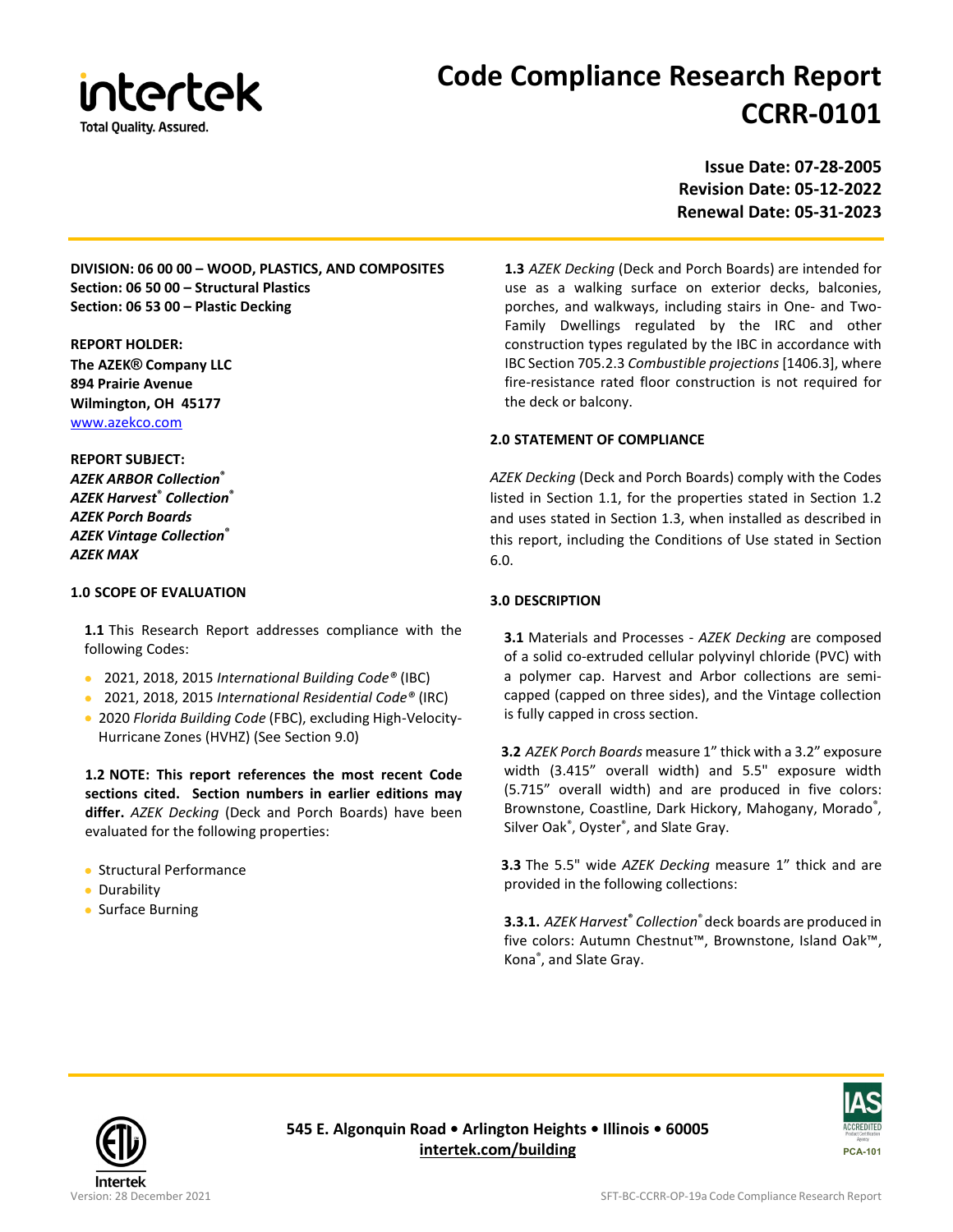

**3.3.2.** *AZEK ARBOR Collection*® deck boards are produced in six colors: Acacia®, Brazilian Walnut, Hazelwood, Morado®, Mountain Redwood™, and Silver Oak® .

**3.3.3.** *AZEK Vintage Collection*® deck boards are produced in six colors: Coastline, Cypress, Dark Hickory, English Walnut, Mahogany, and Weathered Teak.

**3.4** The 3.5" and 7.25" wide *AZEK Decking* measure 1" thick and are provided in the following collections:

**3.4.1.** *AZEK Vintage Collection*® products are produced in three colors: Cypress, Dark Hickory, and Mahogany.

**3.4.2.** *AZEK Harvest*® *Collection*® products are produced in two colors: Brownstone and Slate Gray.

**3.5** The *AZEK MAX* decking measures 1.5" thick by 5.5" wide and are provided in the following colors: Coastline and Slate Gray.

**3.6** The walking surface is embossed with a simulated wood grain.

#### **4.0 PERFORMANCE CHARACTERISTICS**

**4.1** *AZEK Decking* are rated for a uniform live load of 100  $\frac{1}{5}$  lbs/ft<sup>2</sup> when installed on support framing spaced at 16" on center. This live load rating also applies to deck boards and porch boards installed diagonal to the support framing (45° max.) with 12" on center maximum joist spacing.

**4.2** *AZEK* Deck and porch boards used as stair treads shall be installed on a minimum of a two-span condition and are rated for the code-prescribed concentrated load equal to 300 lbs when installed in accordance with Table 2.

**4.3** *AZEK Decking* has wind uplift resistance ratings as indicated in Table 1 when installed on support framing spaced at 16 inches on center.

**4.4** *AZEK Decking* is deemed equivalent to preservative treated or naturally durable wood for resistance to weathering effects, attack from termites and fungus decay.

**4.5** *AZEK Decking* structural performance has been demonstrated for a temperature range of -20˚ F to 125˚ F.

**4.6** *AZEK Decking* has a flame spread index not exceeding 200 when tested in accordance with ASTM E 84.

## **5.0 INSTALLATION**

**5.1** *Installation must be in accordance with the manufacturer's installation instructions, the applicable Code, and this Research Report. A copy of the manufacturer's instruction must be available on the jobsite during installation.*

**5.2** *AZEK Decking shall be installed with fastening as* indicated in Table 1.

**5.3** *AZEK* porch boards used as stair treads shall be installed as shown in Figure 5.

**5.4** *AZEK* deck boards used as stair treads shall be installed as shown in Figures 5, 6, and 7. See Table 2 for maximum stair tread spans.

**5.5** *AZEK* Deck and porch may be installed diagonal to support framing up to maximum of 45° with 12" o.c. maximum joist spacing.

#### **6.0 CONDITIONS OF USE**

**6.1** Installation must comply with this Research Report, the manufacturer's published installation instructions, and the applicable Code. In the event of a conflict, this report governs.

**6.2** The wind uplift resistance rating recognized in this report is based on attachment to treated Southern Pine framing (specific gravity, G=0.55). Installation on wood framing with a lesser specific gravity may result in a lower wind uplift rating.

**6.3** *AZEK Decking* shall be fastened directly to supporting construction. Conventional wood supporting structure is not within the scope of this report and is subject to the evaluation and approval by the building official. Design and construction of supporting structure must satisfy the design load requirements of Chapter 16 of the IBC.



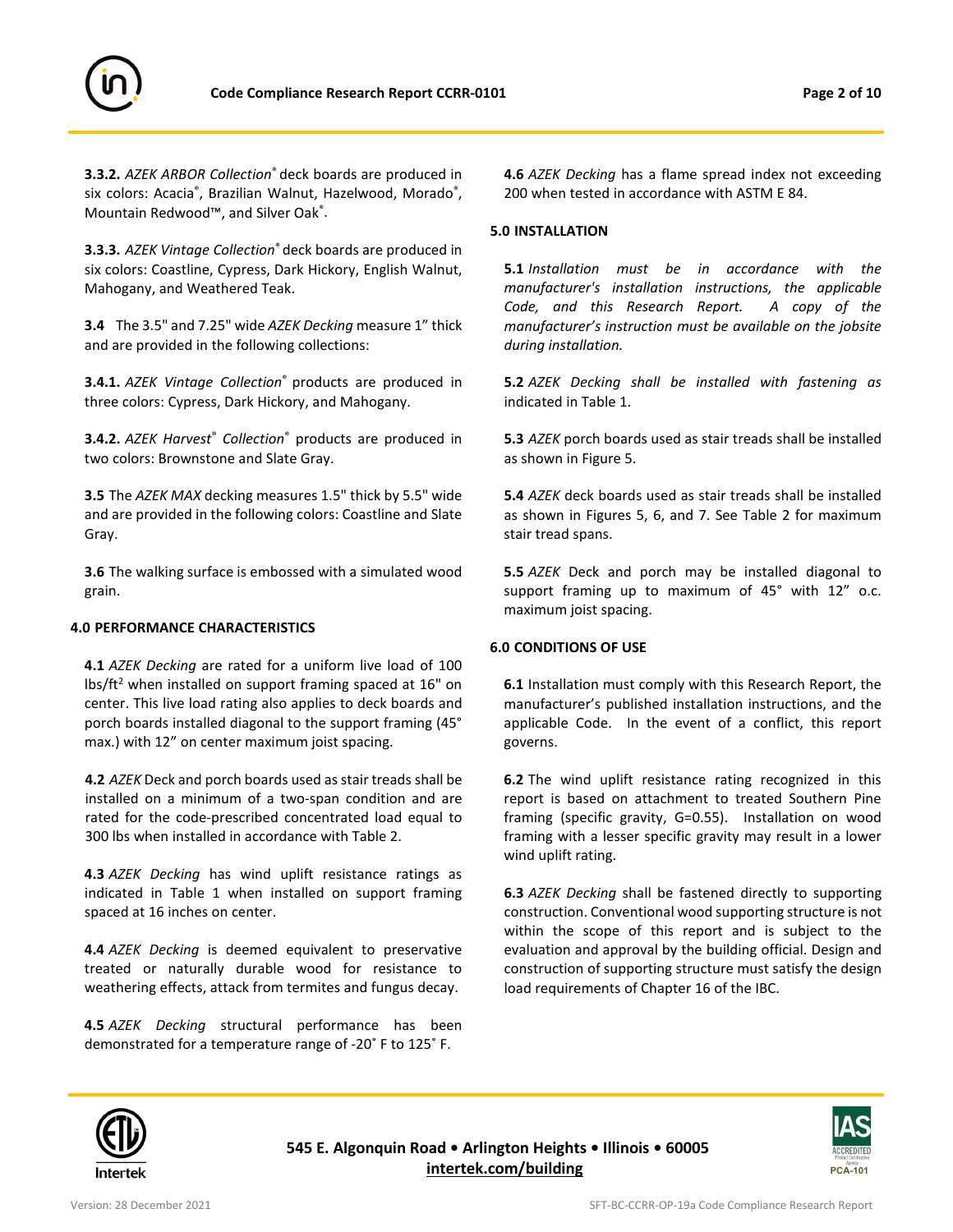

**6.4** Where required by the building official, engineering calculations and details shall be provided. The calculations shall verify that the anchorage complies with the building code for the type of framing and condition of the supporting construction.

**6.5** The compatibility of all fasteners with supporting structure, including chemically treated wood, is not within the scope of this report and subject to approval by the code official.

**6.6** *AZEK Decking* recognized in this report are manufactured in accordance with the manufacturer's approved quality control system with inspections by Intertek.

#### **7.0 SUPPORTING EVIDENCE**

**7.1** Manufacturer's drawings and installation instructions.

**7.2** Reports of testing demonstrating compliance with ICC-ES AC174, Acceptance Criteria for Deck Board Span Ratings and Guardrail Systems (Guards and Handrails), revised December 2014 and ASTM D 7032-17.

**7.3** Documentation of an Intertek approved quality control system for the manufacturing of products recognized in this report.

**7.4** Intertek Listing Report "AZEK Deck Boards and AZEK [Porch Boards"](https://bpdirectory.intertek.com/pages/DLP_SearchDetail.aspx?SpecID=37739), on the Intertek Directory of Building [Products.](https://bpdirectory.intertek.com/Pages/DLP_Search.aspx) 

#### **8.0 IDENTIFICATION**

**8.1 T**he AZEK Deck Boards and AZEK Porch Boards are identified with the manufacturer's name (The AZEK Company LLC), the product, the following statement: "ASTM D7032. See Intertek CCRR-0101 at [https://bpdirectory.intertek.com](https://bpdirectory.intertek.com/pages/DLP_Search.aspx) for uses and performance levels", the Intertek Mark as shown below, the Intertek Control Number. and the Code Compliance Research Report number (CCRR-0101).



#### **9.0 FLORIDA BUILDING CODE**

#### **9.1 Scope of Evaluation:**

*AZEK Decking* was evaluated for compliance with the 2020 *Florida Building Code – Building* and *Florida Building Code – Residential*.

#### **9.2 Conclusion:**

*AZEK Decking*, described in Sections 2.0 through 7.0 of this Research Report, comply with the 2020 *Florida Building Code – Building* and *Florida Building Code – Residential*, subject to the following conditions:

- Use of *AZEK Decking* for compliance with the High-Velocity Hurricane Zone provisions of the 2020 *Florida Building Code – Building* and the *Florida Building Code – Residential* has not been evaluated and is outside the scope of this Research Report.
- Intertek is an approved evaluation entity and quality assurance entity pursuant to Florida Statute 553.842 – *Product Evaluation and Approval.*



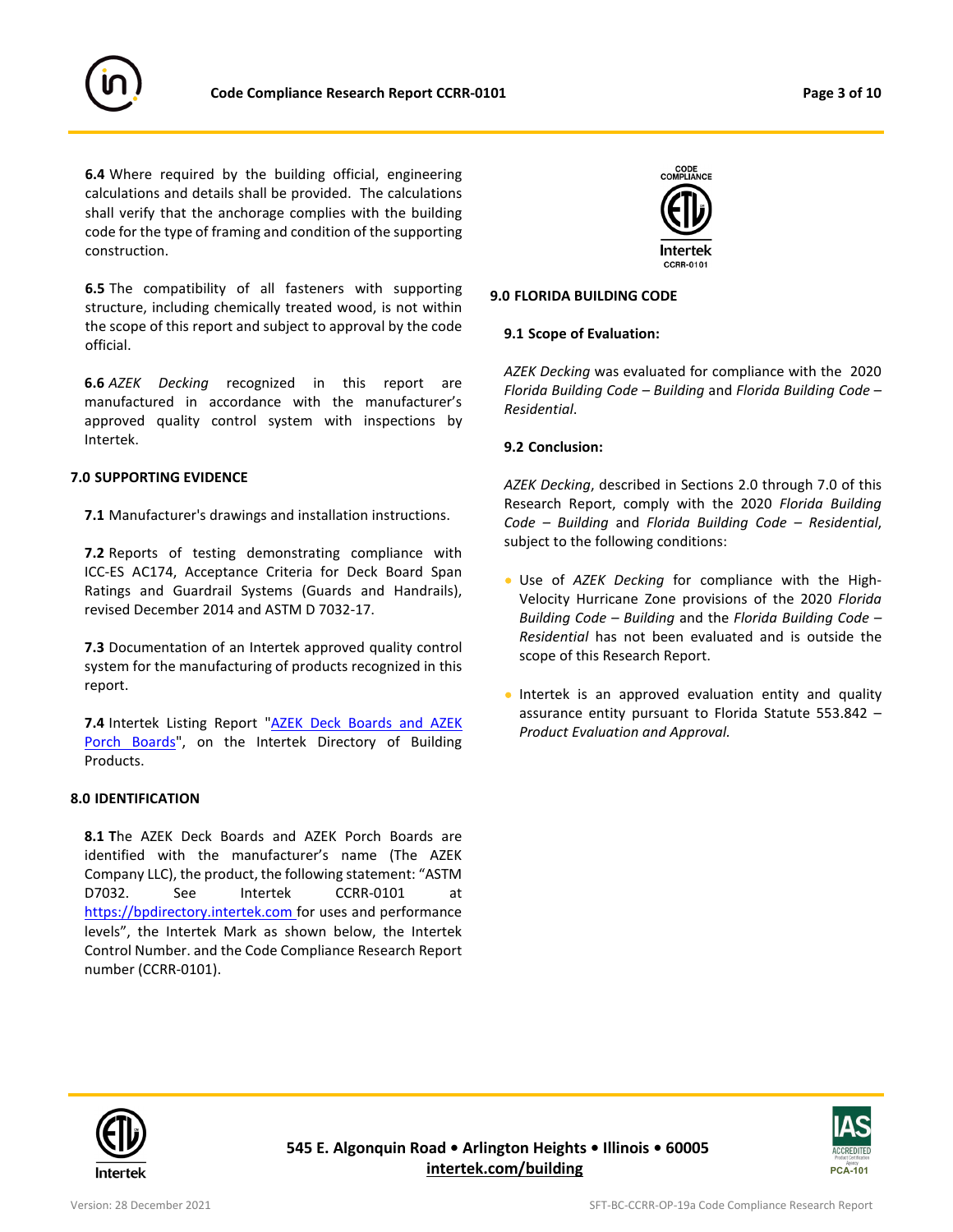

#### **10.0 CODE COMPLIANCE RESEARCH REPORT USE**

**10.1** Approval of building products and/or materials can only be granted by a building official having legal authority in the specific jurisdiction where approval is sought.

**10.2** Code Compliance Research Reports shall not be used in any manner that implies an endorsement of the product by Intertek.

10.3 Reference to the [https://bpdirectory.intertek.com](https://bpdirectory.intertek.com/pages/DLP_Search.aspx) is recommended to ascertain the current version and status of this report.

This Code Compliance Research Report ("Report") is for the exclusive use of Intertek's Client and is provided pursuant to the agreement between Intertek and its Client. Intertek's responsibility and liability are limited to the terms and conditions of the agreement. Intertek assumes no liability to any party, other than to the Client in accordance with the agreement, for any loss, expense or damage occasioned by the use of this Report. Only the Client is authorized to permit copying or distribution of this Report and then only in its entirety, and the Client shall not use the Report in a misleading manner. Client further agrees and understands that reliance upon the Report is limited to the representations made therein. The Report is not an endorsement or recommendation for use of the subject and/or product described herein. This Report is not the Intertek Listing Report covering the subject product and utilized for Intertek Certification and this Report does not represent authorization for the use of any Intertek certification marks. Any use of the Intertek name or one of its marks for the sale or advertisement of the tested material, product or service must first be approved in writing by Intertek.



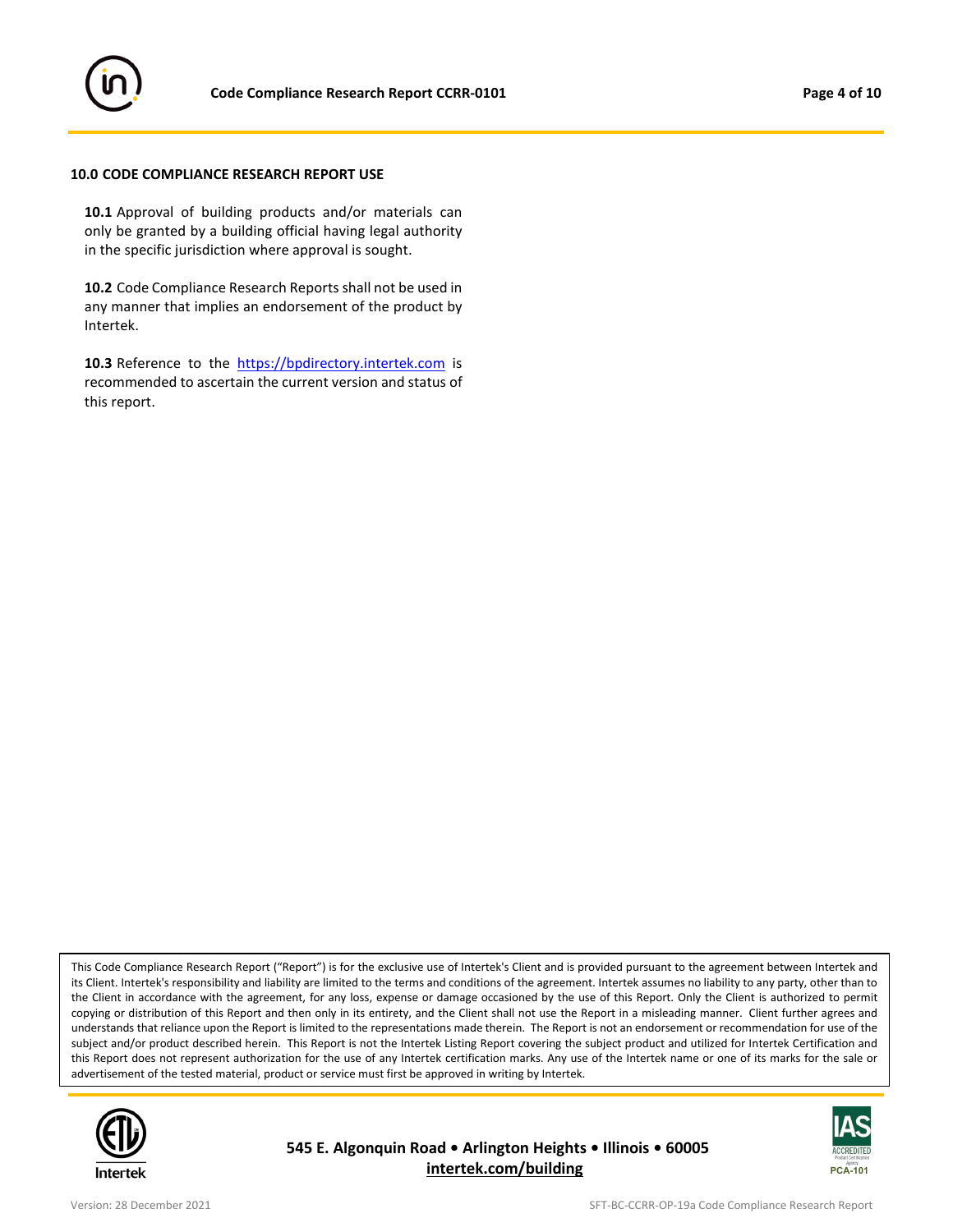

| Table 1 - Fastening Schedule and Wind Rating |  |  |
|----------------------------------------------|--|--|
|----------------------------------------------|--|--|

| Product                                                                                                                                            | <b>Fastening Description</b>                                                                                                                                                       |          | <b>Wind Uplift</b><br>Resistance |
|----------------------------------------------------------------------------------------------------------------------------------------------------|------------------------------------------------------------------------------------------------------------------------------------------------------------------------------------|----------|----------------------------------|
| 3.2 inch AZEK Porch<br>Board                                                                                                                       | (1) #8 x 2-1/2" stainless steel trim-head Headcote™ screw @ 45° through<br>root of tongue into each joist                                                                          |          | 294 psf                          |
|                                                                                                                                                    | (1) 16 GA x 2" Simpson Strong-Tie L Series Stainless Steel Flooring Cleat at<br>45° through root of tongue into each joist                                                         | 16" o.c. | $102$ psf                        |
| 5.5 inch AZEK Porch<br>Board                                                                                                                       | (1) #10 x 2-1/2" stainless steel trim-head Headcote™ screw @ 45° through<br>root of tongue into each joist                                                                         |          | 144 psf                          |
|                                                                                                                                                    | (1) #10 x 2-1/2" TOPLoc™ stainless steel screw into each joist                                                                                                                     | 16" o.c. | 177 psf                          |
|                                                                                                                                                    | (1) OMG FastenMaster® Cortex concealed fasteners each joist (#10 x 2-<br>$1/2$ " screws)                                                                                           |          | 158 psf                          |
| 3.5 inch AZEK<br>Harvest <sup>®</sup> Collection <sup>®</sup><br>3.5 inch AZEK<br><b>ARBOR Collection®</b><br>3.5 inch AZEK<br>Vintage Collection® | (2) #10 x 2-1/2" TOPLoc™ stainless steel screw into each joist                                                                                                                     |          | 631 psf                          |
|                                                                                                                                                    | (2) OMG FastenMaster® Cortex concealed fasteners each joist (#10 x 2-<br>3/4" screws)                                                                                              |          | 631 psf                          |
|                                                                                                                                                    | (2) SIDELoc™ hidden fasteners per joist (#8 x 1-7/8" screws)                                                                                                                       | 16" o.c. | 316 psf                          |
| 5.5 inch AZEK<br>Harvest <sup>®</sup> Collection <sup>®</sup><br>5.5 inch AZEK<br><b>ARBOR Collection®</b><br>5.5 inch AZEK<br>Vintage Collection® | (2) #8 x 2-1/2" stainless steel trim-head Headcote™ screw into each joist                                                                                                          | 16" o.c. | 351 psf                          |
|                                                                                                                                                    | (2) #10 x 2-1/2" TOPLoc™ stainless steel screw into each joist                                                                                                                     | 16" o.c. | 593 psf                          |
|                                                                                                                                                    | (2) OMG FastenMaster® Cortex concealed fasteners each joist (#8 x 2-3/4"<br>screws)                                                                                                |          | 486 psf                          |
|                                                                                                                                                    | CONCEALoc™ Hidden Deck fastener with 1-1/2" pneumatic screws.<br>Starter board (edge) face-fastened with (1) #8 x 2-1/2" stainless steel trim-<br>head Headcote <sup>™</sup> screw |          | 135 psf                          |
|                                                                                                                                                    | HIDfast hidden fastener (13 GA x 2-1/2") with (1) #8 x 2-1/2" stainless<br>steel trim-head Headcote™ screw at each joist for the starter (edge)<br>board.                          |          | 119 psf                          |
|                                                                                                                                                    | FUSIONLoc™ Hidden Deck fastener with 2" pneumatic screws. Starter<br>board (edge) face-fastened with (1) #8 x 2-1/2" stainless steel trim-head<br>Headcote <sup>™</sup> screw      |          | 186 psf                          |
|                                                                                                                                                    | EdgeFast hidden fastener (14 GA x 2-1/4" long) installed through the<br>groove of the board and into each joist at 45°                                                             | 16" o.c. | $146$ psf                        |



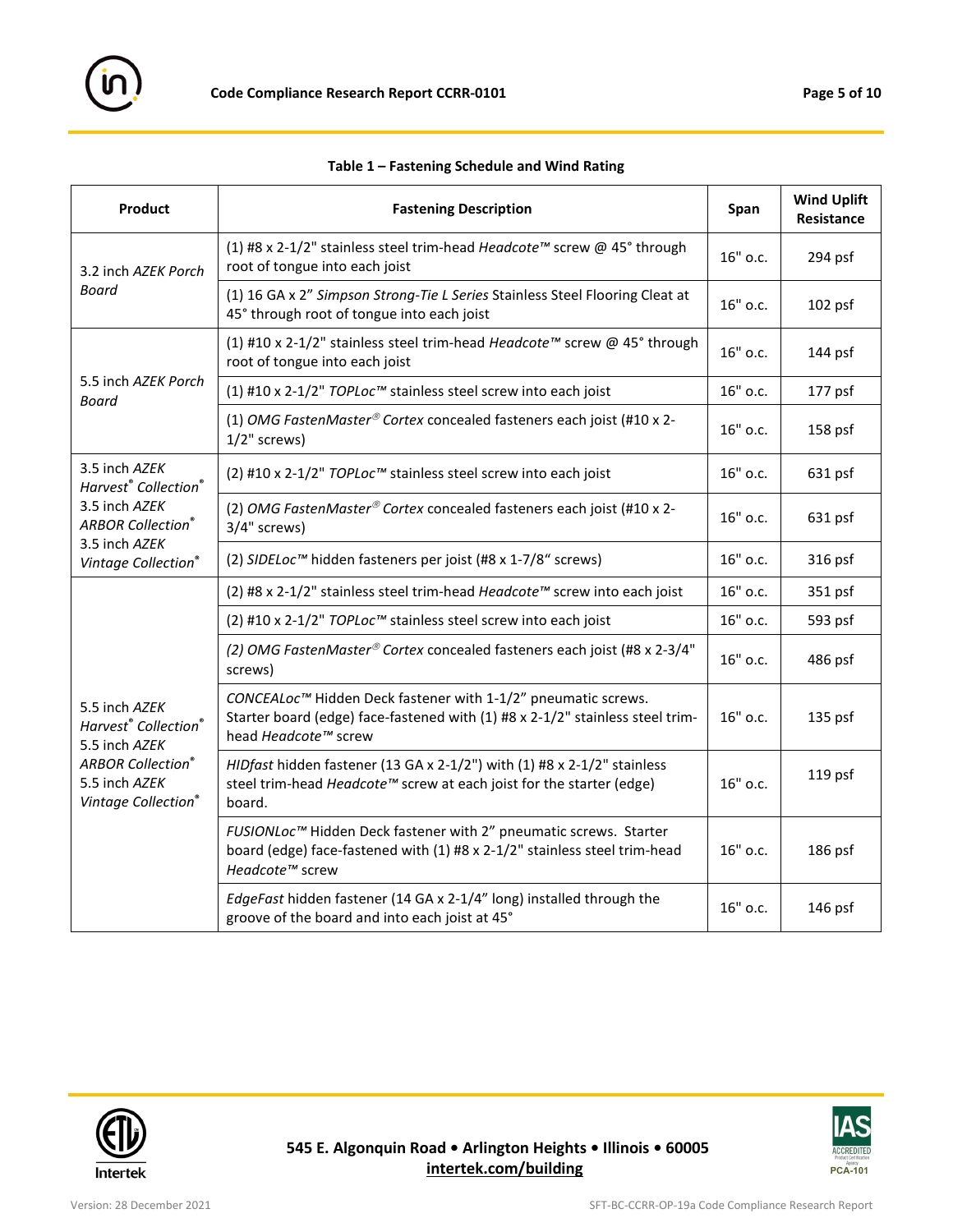

| Product                                                                                                | <b>Fastening Description</b>                                                                                                                                                                                                |          | <b>Wind Uplift</b><br><b>Resistance</b> |
|--------------------------------------------------------------------------------------------------------|-----------------------------------------------------------------------------------------------------------------------------------------------------------------------------------------------------------------------------|----------|-----------------------------------------|
| 7.25 inchAZEK<br>Harvest <sup>®</sup> Collection <sup>®</sup><br>7.25 inch AZEK<br>Vintage Collection® | (2) #10 x 2-1/2" TOPLoc™ stainless steel screw into each joist                                                                                                                                                              |          | $454$ psf                               |
|                                                                                                        | (2) OMG FastenMaster® Cortex concealed fasteners each joist (#10 x 2-<br>3/4" screws)                                                                                                                                       |          | 372 psf                                 |
|                                                                                                        | (2) SIDELoc™ hidden fasteners per joist (#8 x 1-7/8" screws)                                                                                                                                                                | 16" o.c. | $163$ psf                               |
| <b>AZEK MAX</b>                                                                                        | (2) SIDELoc™ hidden fasteners per joist (#8 x 2-3/8 inch, 9 TPI, 0.42 inch long<br>reverse pitch, 0.162 inch major dia., 0.120 inch shank dia., 0.199 inch head<br>dia., type 17 point screws)                              |          | 162 psf                                 |
|                                                                                                        | (2) OMG FastenMaster® Cortex® concealed fasteners each joist (#10x2-<br>1/2", 12 TPI, 0.55 inch long reverse pitch, 0.191 inch major dia., 0.150 inch<br>shank dia., 0.262 inch head dia., type 17 point screws)            |          | 273 psf                                 |
|                                                                                                        | (2) OMG FastenMaster® Cortex® concealed fasteners each joist (#10 x 2-<br>3/4", 12 TPI, 0.50 inch long reverse pitch, 0.191 inch major dia., 0.150 inch<br>shank dia., 0.262 inch head dia., type A point screws)           |          | 341 psf                                 |
|                                                                                                        | (2) #10 x 2-1/2" TOPLoc™ stainless steel screw into each joist (12 TPI, 0.182<br>inch major dia., 0.132 inch shank dia., 0.265 inch head dia., type 17 point<br>screws)                                                     |          | $260$ psf                               |
|                                                                                                        | (2) #10 x 3" OMG FastenMaster® TrapEase®3 stainless steel screws into<br>each joist (12 TPI, 0.50 inch long reverse pitch, 0.195 inch major dia., 0.156<br>inch shank dia., 0.257 inch head dia., type 17 point screws)     |          | 417 psf                                 |
|                                                                                                        | (2) #10 x 2-1/2" OMG FastenMaster® TrapEase®3 stainless steel screws into<br>each joist (12 TPI, 0.45 inch long reverse pitch, 0.195 inch major dia., 0.156<br>inch shank dia., 0.257 inch head dia., type 17 point screws) | 24" o.c. | 278 psf                                 |



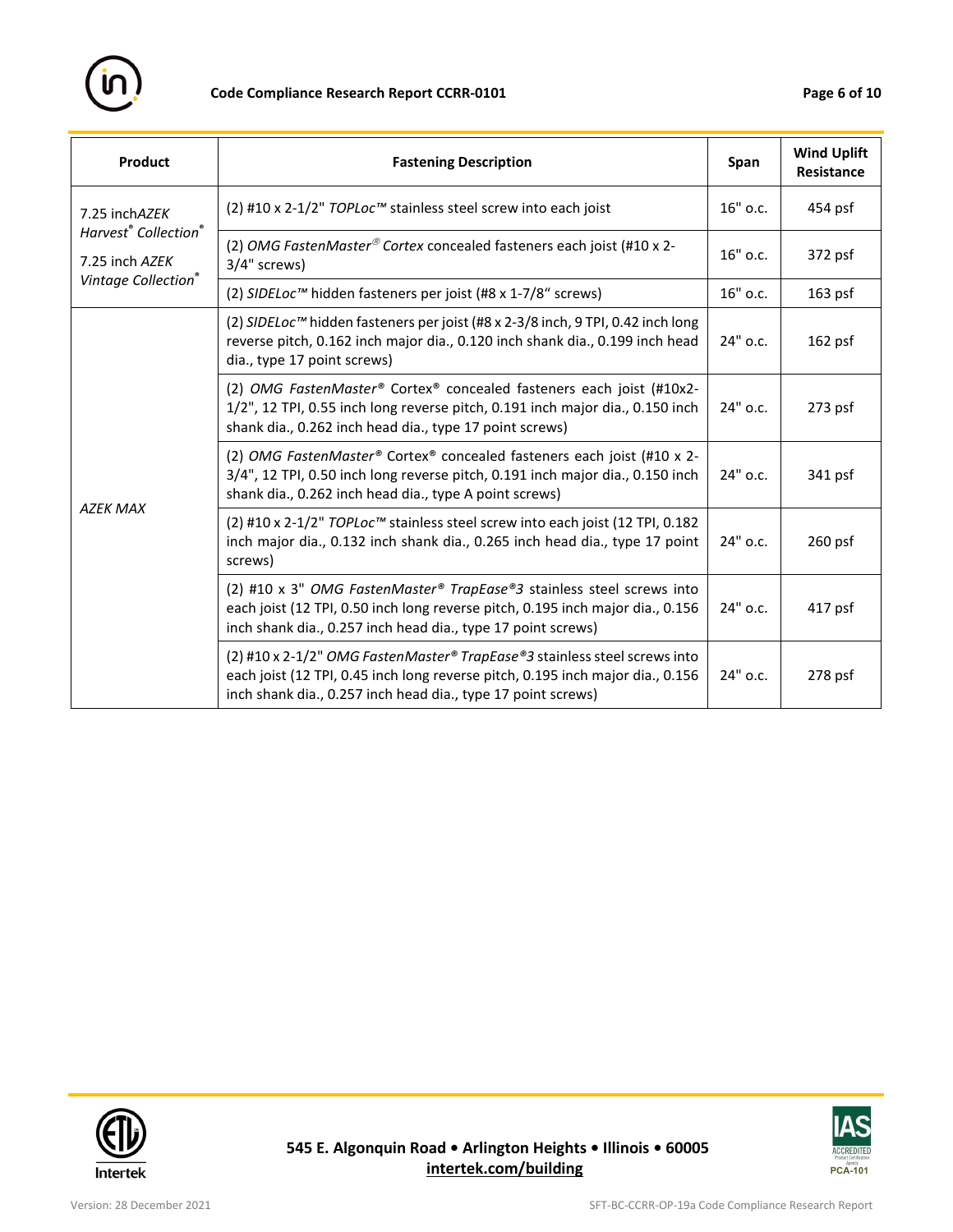

| Product                                                                                                                | Maximum<br><b>Stair Tread</b><br><b>Span</b>  | <b>Installation</b>                                             |
|------------------------------------------------------------------------------------------------------------------------|-----------------------------------------------|-----------------------------------------------------------------|
| 3.2" AZEK Porch Board<br>5.5" AZEK Porch Board                                                                         | 11"                                           | See Figure 5 for installation details.                          |
| 5.5" AZEK Harvest <sup>®</sup> Collection <sup>®</sup><br>5.5" AZEK ARBOR Collection®<br>5.5" AZEK Vintage Collection® | 10"                                           | See Figure 5 for installation details.                          |
|                                                                                                                        | 17.25"                                        | 2X6 additional supports. See Figure 6 for installation details. |
|                                                                                                                        | 24"                                           | 2X4 additional supports. See Figure 7 for installation details. |
| 7.25" AZFK Harvest <sup>®</sup> Collection <sup>®</sup><br>7.25" AZEK Vintage Collection®                              | 12"<br>See Figure 5 for installation details. |                                                                 |
| <b>AZEK MAX</b>                                                                                                        | 14"                                           | See Figure 5 for installation details.                          |

## **Table 2 – Stair Tread Span Ratings**





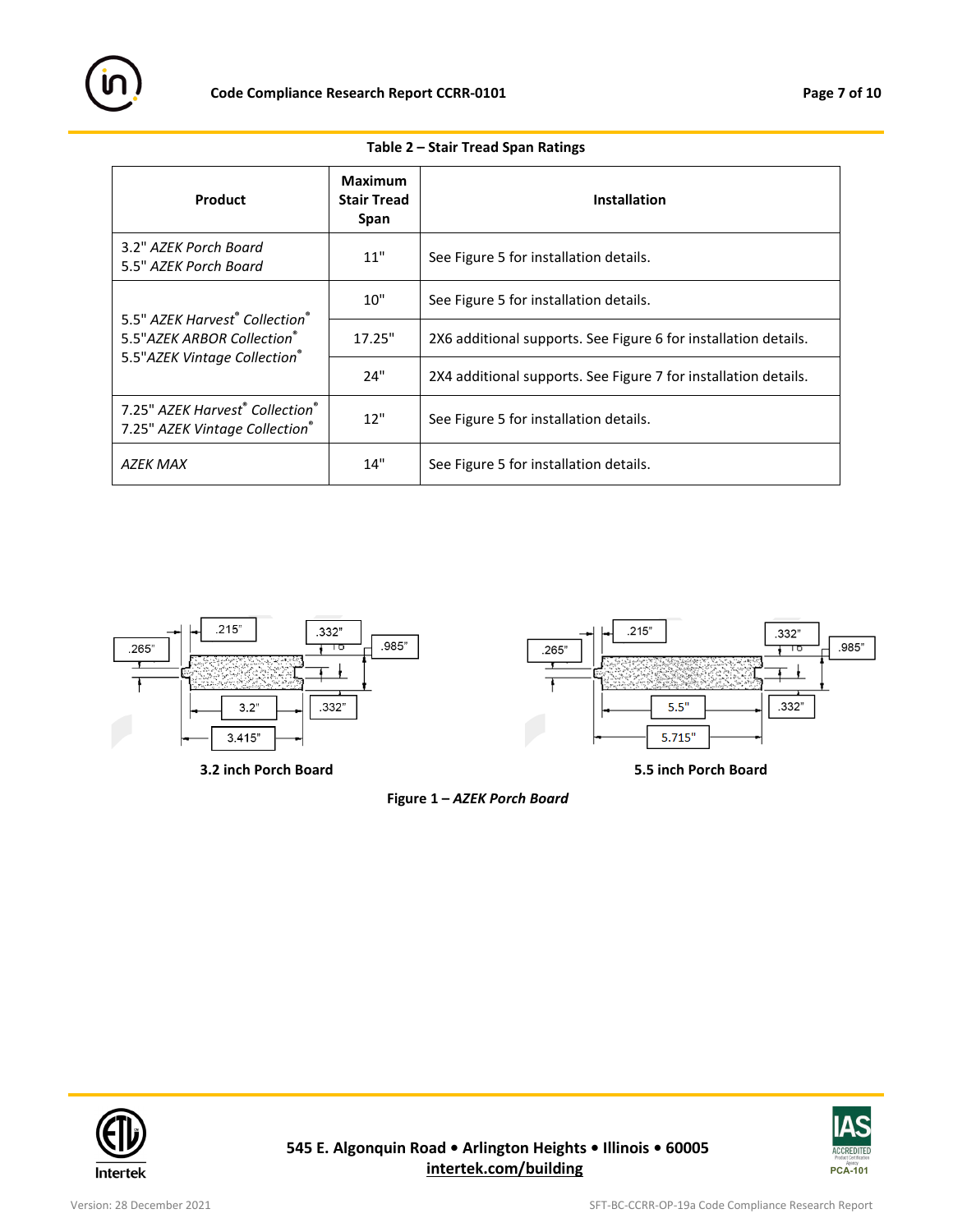

# **Code Compliance Research Report CCRR-0101 Page 8 of 10**



**1 x 5-½ Solid Deck Board 1 x 5-½ Grooved Deck Board**



**1 x 3-1/2 Solid Deck Board 1 x 7-1/4 Solid Deck Board**

# **Figure 2 –** *AZEK Arbor, Harvest, and Vintage* **Decking**







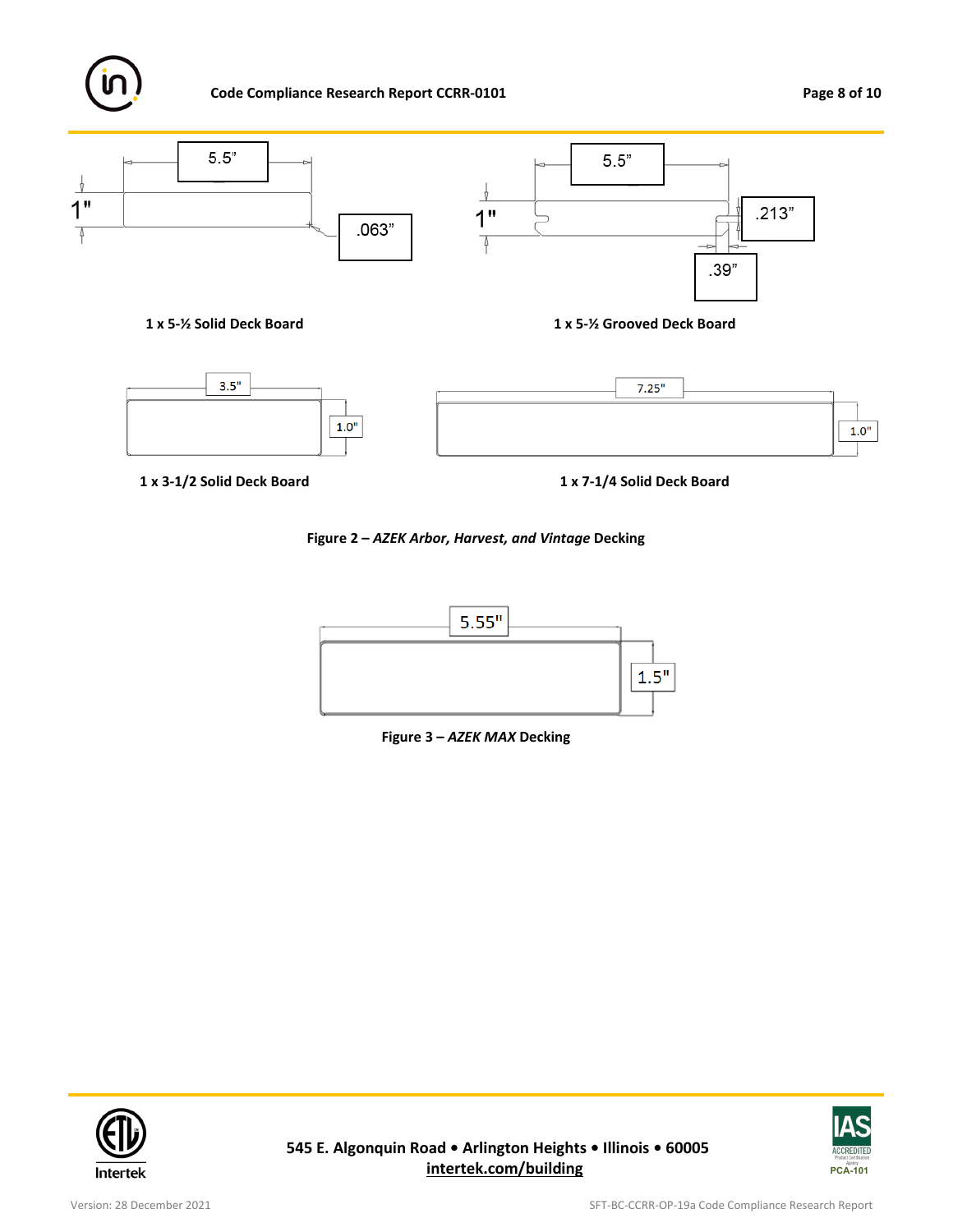



**Figure 4 – Fasteners**